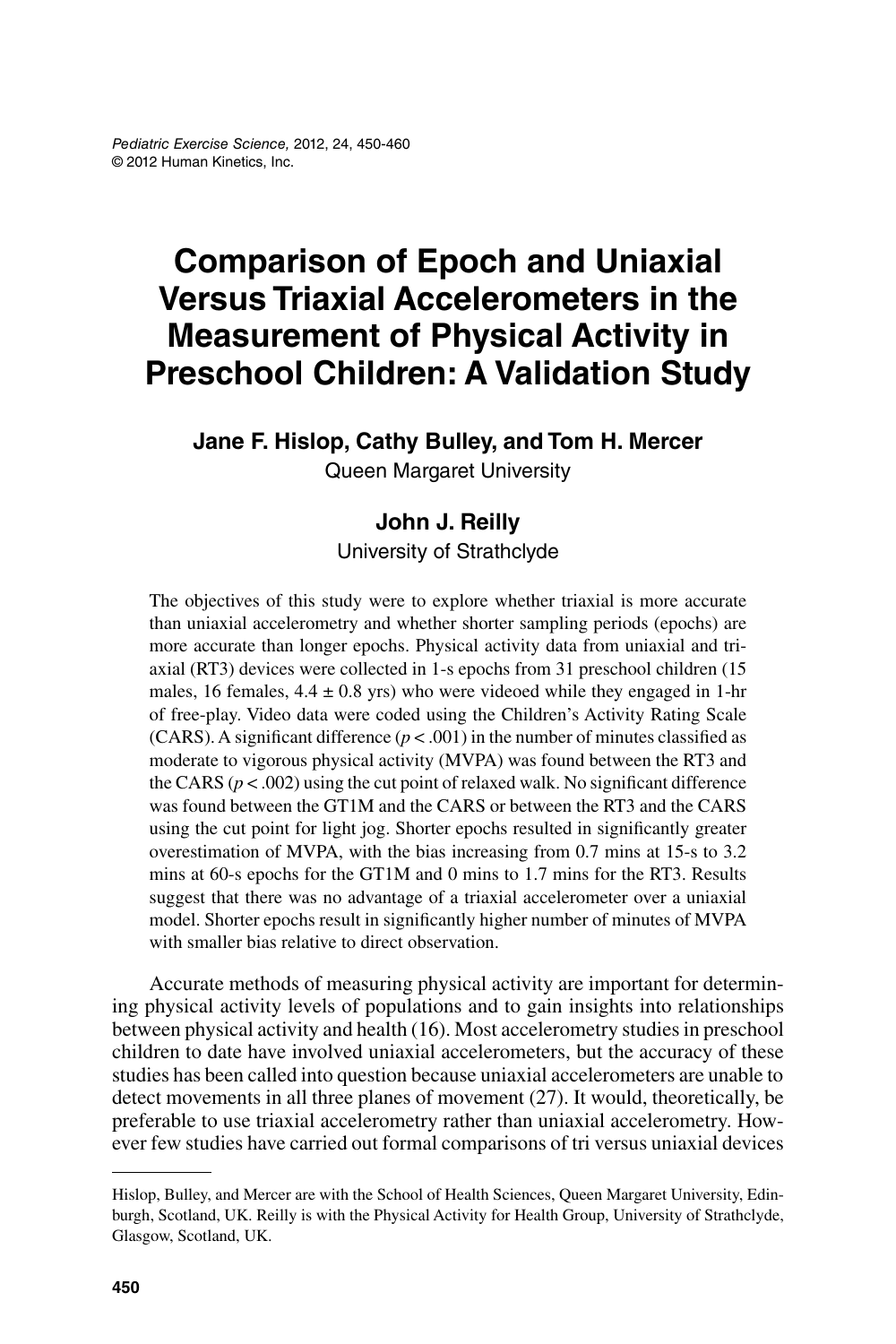(17,31). The only study conducted with preschool children was a comparison study of uniaxial with a biaxial accelerometer which found the uniaxial accelerometer to be more accurate (13). Furthermore, older accelerometry studies in preschool children have used 1-min sampling intervals (epochs), which it is argued may not accurately capture short, sporadic bursts of vigorous activity that are typical of young children (10). Although a number of formal comparisons of the effect of epoch on apparent levels of physical activity in children have now been published these have not focused specifically on preschool children (7,8,15). Moreover, conflicting observations have been reported for the few published investigations involving preschool children with Vale et al. (28) reporting a large difference of 17 min of daily MVPA between 5 and 60 s epochs and Reilly et al. (22) reporting a small difference between 15 and 60 s epochs, which they concluded may not be of biological or clinical significance.

The ability to accurately determine the amount of time spent in MVPA is further complicated by the existence of differing cut points used to classify intensity levels and depending on which cut points are used accelerometry can yield very different results (11). There is currently no consensus as to which cut points are most appropriate for preschool children (3).

Therefore, despite the widespread use of accelerometry to measure physical activity, important methodological questions remain unanswered for their use in preschool children (5,22). These include questions regarding whether triaxial accelerometers may be more accurate in capturing levels of physical activity and the appropriate epoch to use. The aims of the current study were therefore to:

- 1. Compare the accuracy of uniaxial versus triaxial accelerometers with preschool children during 1 hr of free-play, using direct observation as the criterion method.
- 2. Test the impact of epoch on accuracy of measurement of physical activity using direct observation as the criterion method.

#### **Methods**

A convenience sample of thirty one participants (15 males, 16 females, mean age  $4.4 \pm 0.8$  yrs, height  $104.8 \pm 6.3$  cm, weight  $17.7 \pm 2.5$  kg, BMI  $16.1 \pm 1.1$  kg/m<sup>2</sup>) was recruited from two preschools in Edinburgh, Scotland. Apparently healthy children, between the ages of three and five years, and who were attending Edinburgh City council preschools, were invited to take part. Children with any known physical problems which would affect their mobility were excluded from the study including neurological, respiratory and musculoskeletal problems. Before participation, written informed consent was obtained from parents and the child gave verbal assent to involvement. Ethical approval for the study was granted from the host institution's Research Ethics Committee. Funding for the study was obtained from the Physiotherapy Research Foundation, the charitable trust of the Chartered Society of Physiotherapy.

The Children's Activity Rating Scale (CARS; 19) is a direct observation scale which is a criterion measure of physical activity in preschool children (25). Puhl et al. (19) developed and validated the CARS against indirect calorimetry and heart rate, creating a 5-point scale for use with young children. Levels 1 and 2 represent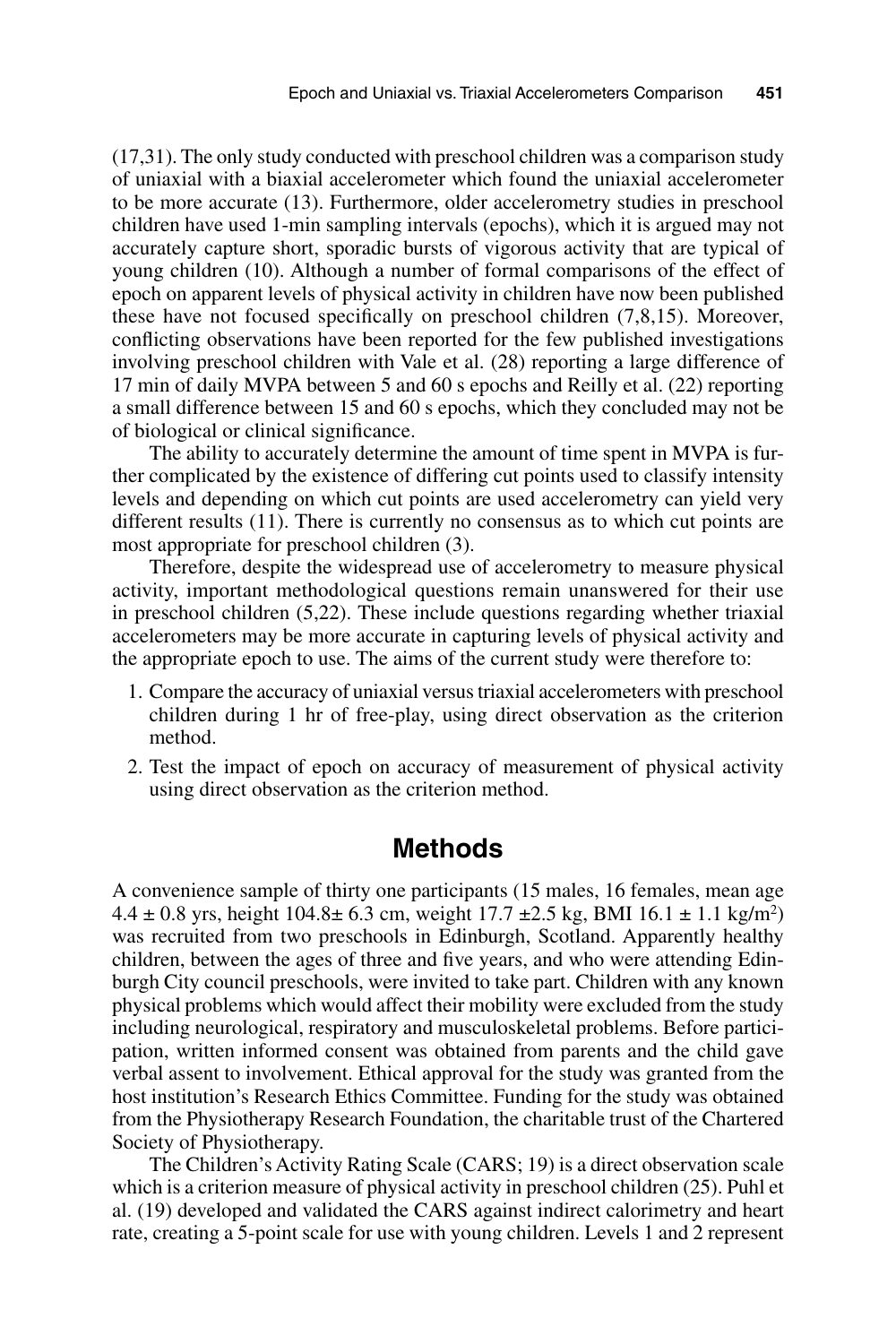stationary activity with level 2 including movement of the limbs or trunk. Levels 3–5 are translocation activities, with level 3 representing slow/easy movement. Levels 4–5 represent moderate to vigorous intensity physical activity (MVPA), equivalent in the original study to at least 3 times the individual's resting energy expenditure. Using these levels of activity, Puhl et al. (19) scored each level of activity observed and lasting longer than 3 s within a 1 min period. Each level of CARS can only be used once within that minute and these scores are then averaged over the 1 min period to give a final score for that minute. In the current study an adapted CARS scale as used by Sirard et al. (25) was used whereby each activity observed and lasting longer than 3 s is scored once within a 15 s observation period. An averaged score is then calculated for each 15 s. The coding of 15 s interval from the CARS was undertaken to allow comparison with the 15 s epoch data collected from the accelerometers.

For the current study, during 1 hr of free-play within the nursery, children's physical activity was videoed and measurement was taken simultaneously from two accelerometers, the GT1M uniaxial model (ActiGraph, LLC, Walton Beach, Florida), and the RT3 triaxial model (Stayhealthy, Inc., Monrovia, CA). ActiGraph monitors have been validated and used extensively in studies with preschool children (18,25). The RT3 is slightly larger ( $71 \times 56 \times 28$  mm) and heavier (65.2g) and measures acceleration in three orthogonal planes: anterior-posterior, medio-lateral and vertical. The RT3 was set to provide vector magnitude data which combines data from all three axis of motion. The RT3 has been validated for use in children (24,26). The raw data from both accelerometers are filtered and digitalised converting it to "activity counts" over a predefined period (epoch). These activity counts can then be compared against predetermined cut points for intensity levels. In the current study the epoch duration was set at 1 s.

During the testing sessions the children wore the GT1M on an elasticated belt around their waist. The RT3 was clipped to the waistband of the child's trousers or skirt. Accelerometers were positioned over the right hip in the midaxillary line at the level of the iliac crest. Two video cameras were positioned at opposite ends of the play area and were used to record the children's free-play activity during one hour of out-door playtime. Using the video data the children's activity was then continuously 'scored' for each 15 s by a single researcher using the adapted CARS (25). Data from the accelerometers were downloaded to an Excel spreadsheet and the 1-s epochs reintegrated into 15, 30, and 60 s epochs (8). Using a bespoke program the data were processed using predetermined age-specific cut points for MVPA activity intensity level, as validated with preschool children by Sirard et al. (25) for the Actigraph model 7164 (counts for MVPA for 3 yr olds  $> 615$ ; for  $4 \text{ yr}$  olds  $> 812$ ; for  $5 \text{ yr}$  olds  $> 3564$  for 15 s epochs).

Several other MVPA cut points have been published for the Actigraph for young children, ranging from 368 cpm to 3200 cpm (Table 1) and the data were also processed using these cut points to allow cross comparison. In addition, one study has suggested that the GT1M accelerometry output is 9% lower than the earlier Actigraph model (MTI-7164; 6) and recommends applying a correctional factor when comparing models. More recent studies have concluded that the models can be used interchangeably showing good cross-validation (12,14) and so in the current study the correction factor was not applied to the GT1M data.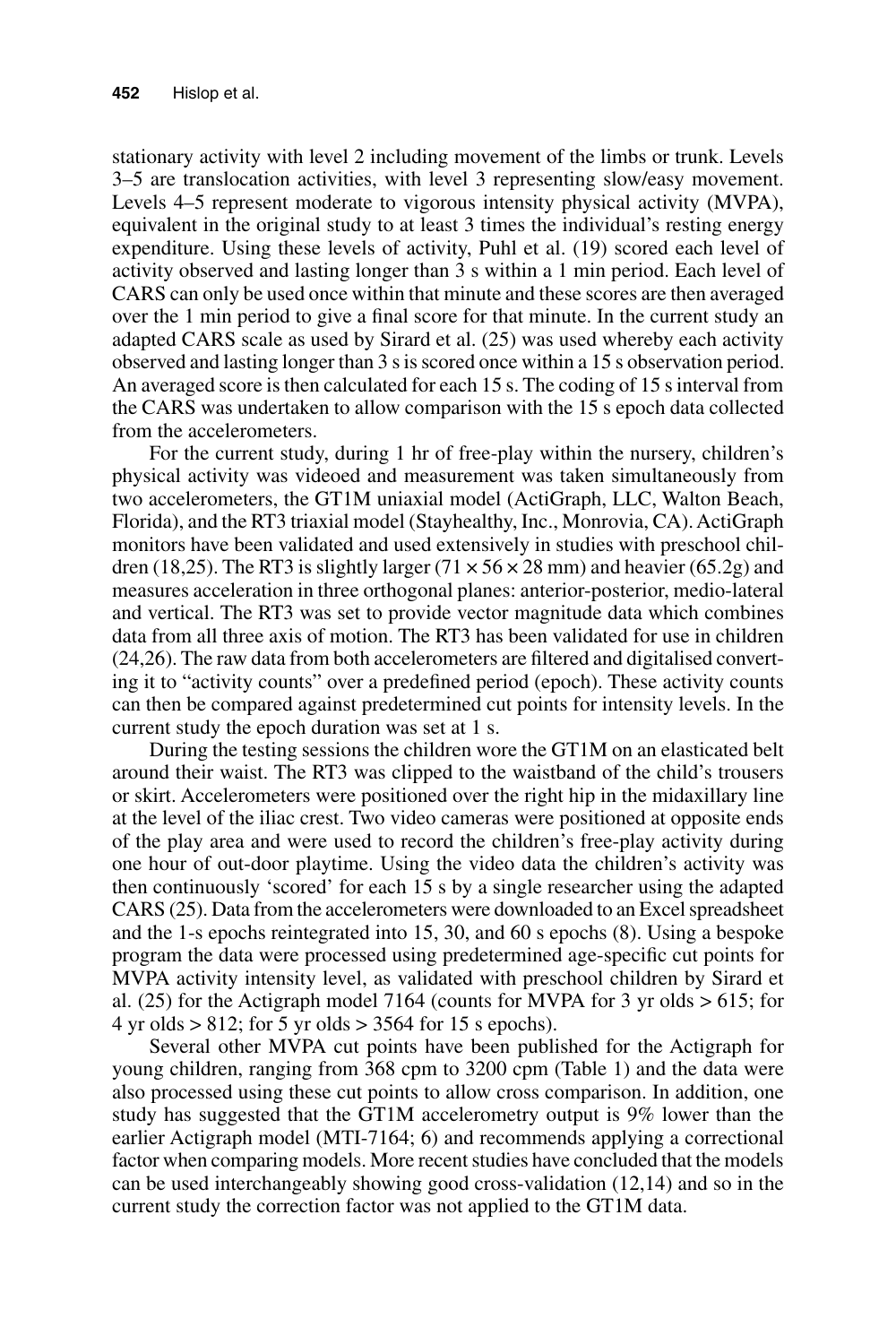| Table 1                              |                        | Cut Points for the RT3 and Actigraph Accelerometers |                                              |                                                                                                                                                         |                                                                  |                                                                        |
|--------------------------------------|------------------------|-----------------------------------------------------|----------------------------------------------|---------------------------------------------------------------------------------------------------------------------------------------------------------|------------------------------------------------------------------|------------------------------------------------------------------------|
| <b>Authors</b>                       | Accelerometer<br>model | Calibration<br>method                               | Criterion<br>measure                         | Criterion for MVPA intensity                                                                                                                            | Sample                                                           | MVPA, counts<br>per 15s                                                |
| Vanhelst et al.<br>(30)              | RT3                    | TM walk, run                                        | metabolic unit<br>VO <sub>2</sub> (portable  | TM walk, run at <sup>3</sup> 3 km·h <sup>-1</sup>                                                                                                       | Ш<br>$n = 60$ age range<br>$10-16$ yr                            | 3238                                                                   |
| Rowlands et<br>al. $(24)$            | RT3                    | other activities<br>TM walk, run,                   | metabolic unit)<br>VO <sub>2</sub> (portable | 33 METS                                                                                                                                                 | $n = 19$ mean age = 9.5<br>$\pm 0.8$ yr, Boys only               | 3243                                                                   |
| Sun et al. (26)                      | RT3                    | Sit, cycle, TM<br>walk, run. FL                     | metabolic unit)<br>VO <sub>2</sub> (portable | Walking relaxed Light jog                                                                                                                               | $n = 25$ indoor $n = 18$<br>outdoor, age range =<br>$12 - 14$ yr | WR <sup>3413</sup><br>LJ 3780                                          |
| Chu et al. $(4)$                     | RT <sub>3</sub>        | TM walk, run                                        | metabolic unit)<br>VO <sub>2</sub> (portable | 33 METS                                                                                                                                                 | $n = 35$ age range=<br>$8-12$ yr                                 | 3465                                                                   |
| Freedson et al.<br>$\widehat{c}$     | Actigraph              | TM walk, run.                                       | metabolic unit<br>VO <sub>2</sub> (portable  | 33 METS                                                                                                                                                 | Ш<br>$n = 80$ age range<br>$6-18$ yr                             | $5 \text{ yrs}$ <sup>3</sup> 133<br>$4 \text{ yrs } 3111$<br>3 yrs 392 |
| Pate et al. (18)                     | Actigraph              | Rest, TM walk,<br>run. FL                           | metabolic unit<br>VO <sub>2</sub> (portable  | TM brisk walking                                                                                                                                        | Ш<br>$n = 29$ age range<br>$3-5 \text{ yr}$                      | 3420                                                                   |
| Evenson et<br>al. (9)                | Actigraph              | Walk, run, other                                    | metabolic unit)<br>VO <sub>2</sub> (portable | TM brisk walk, run <sup>3</sup> 3mph,<br>climbing, jumping jacks.<br>dribble basketball, stair                                                          | Ш<br>$n = 33$ age range<br>$5-9 \text{ yr}$                      | 3574                                                                   |
| Cauwenberghe<br>et al. $(29)$<br>van | Actigraph              | TM walk, run.<br>FL, walk.                          | CARS                                         | Brisk walking <sup>3</sup> 4.8 km·h <sup>-1</sup> .<br>CARS score $3.1 - 4.0$                                                                           | $n = 18$ mean age= 5.8<br>± 0.3 yr                               | 3585                                                                   |
| Sirard et al.<br>(25)                | Actigraph              | Sit, play, walk,<br>E                               | CARS                                         | Fast walk, run $34.3 \pm 0.6$<br>$km \cdot h^{-1}$                                                                                                      | Ш<br>$n = 16$ age range<br>$3-5yr$                               | 3 yrs <sup>3</sup> 615<br>4 yrs 3812<br>$5 \text{ yrs}$ 3891           |
| Puyau et al.<br>(20)                 | Actigraph              | Walk, run, FL                                       | calorimetry)<br>$VO2$ (room<br>respiratory   | $(6-7 \text{ yr olds})$ ; 4.5 mph $(8-16$<br>vigorous free play activities<br>TM walk, run at <sup>3</sup> 3.5mph<br>yr olds). Moderate and             | Ш<br>$n = 26$ age range<br>$6-16$ yr                             | 0085                                                                   |
|                                      |                        |                                                     |                                              | MVPA- moderate to vigorous activity; TM- Treadmill; WR- walking relaxed; LJ- light jog; FL- Free-living; CARS-Children's Physical Activity Rating Scale |                                                                  |                                                                        |

| l<br>I<br>Í                                      |  |
|--------------------------------------------------|--|
| $\overline{a}$<br><u>:</u><br><b>,</b><br>i<br>l |  |
| $\overline{\phantom{a}}$                         |  |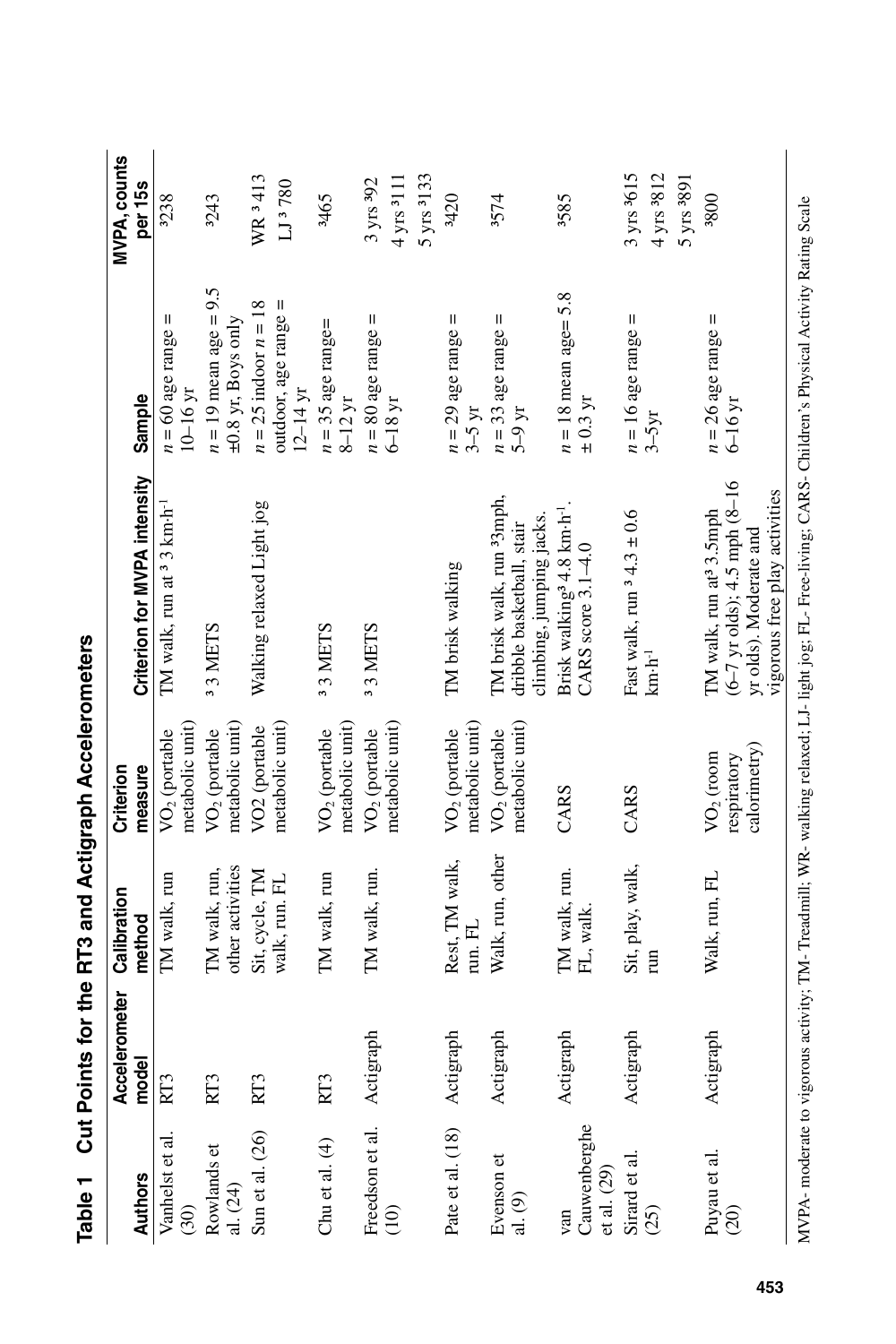While there are several published cut points for the RT3 for older children (Table 1), many have been developed from validation studies which have used 3 METs as the threshold for MVPA. It is recognized that applying adult MET values may not be appropriate as children's resting metabolic rate are higher (23). Sun et al. (26) has validated cut points for several 'moderate' free-living activities including kicking and catching a ball, walking and jogging. Two cut points were selected for the current study: walking relaxed ( $RT3^{WR}$ ; counts for MVPA > 413 per 15 s epoch) and light jog (RT3LJ; counts for MVPA > 780 per 15 s epoch). Data processing were undertaken to allow cross comparison between minutes of MVPA resulting from the application of the different RT3 cut points.

To calculate the cut points for the shorter epochs, the 60 s cut points were divided by 60 then multiplied to calculate the cut points for 15, 30, and 60 s epochs, as undertaken in earlier studies (22).

Data were imported into SPSS version 17 for analysis. A Pearson's Correlation Coefficient was calculated to explore the relationship between the total counts for each accelerometer. Spearman's Rank correlation was calculated to determine if the different approaches provided a similar relative assessment of physical activity when compared against the CARS score. Using the Freidman's Repeated Measures Anova the difference between the number of minutes of MVPA recorded by each accelerometer model and direct observation at 15 s epochs was explored with post hoc analysis using the Wilcoxon paired *t* test. To reduce type I error a Bonferroni correction was applied so that the significance level was set at  $p < .01$ .

To assess the accuracy of the different accelerometer epochs and the two accelerometers for absolute measurement of physical activity, comparison was made between the number of minutes of MVPA recorded by the different accelerometers and their relationship with the criterion measure of direct observation using the Bland and Altman approach (2). To identify whether epoch lengths affected data interpretation, a repeated measures analysis of variance was used to analyze data from 1 s epochs reintegrated into 15, 30, and 60 s. Bland and Altman plots were calculated for 15- and 60-s epochs to explore their accuracy in classifying minutes of MVPA against the CARS at 15-s epoch.

#### **Results**

During the 1 hr of free-play, mean (*SD*) of total counts per minute (cpm) for the RT3 was  $1544$  (442) and for the GT1M was  $1300$  (476). There was a significant positive correlation  $(r = .72 \, p < .001)$  in the total counts between the RT3 and the GT1M. Spearman's rank correlations between accelerometery counts per minute (cpm) and percentage of time spent in MVPA as recorded by direct observation for the GT1M was  $r = .56$  ( $p < .01$ ) and for the RT3  $r = .39$  ( $p < .03$ ).

The mean (*SD*) number of minutes classified as MVPA by CARS was 7.1 (7.0), while the mean MVPA by the GT1M ranged from 6.3 min (6.2) at 15s epoch to 3.8 min (6.0) at 60s epoch. For the RT3<sup>wr</sup> mean MVPA ranged from 19.3 min (10.3) at 15s epoch to 20.7 min (12.4) at 60s epoch and for RT3LJ mean MVPA ranged from 7.1 (6.9) at 15 s epoch to 5.3 (7.7) at 60s epoch. There was a significant difference in the number of minutes of MVPA between all epoch  $s (p < .001)$ . Table 2 presents a summary of the mean and *SD* of minutes of MVPA at 15s epoch resulting from the application of the different published cut points.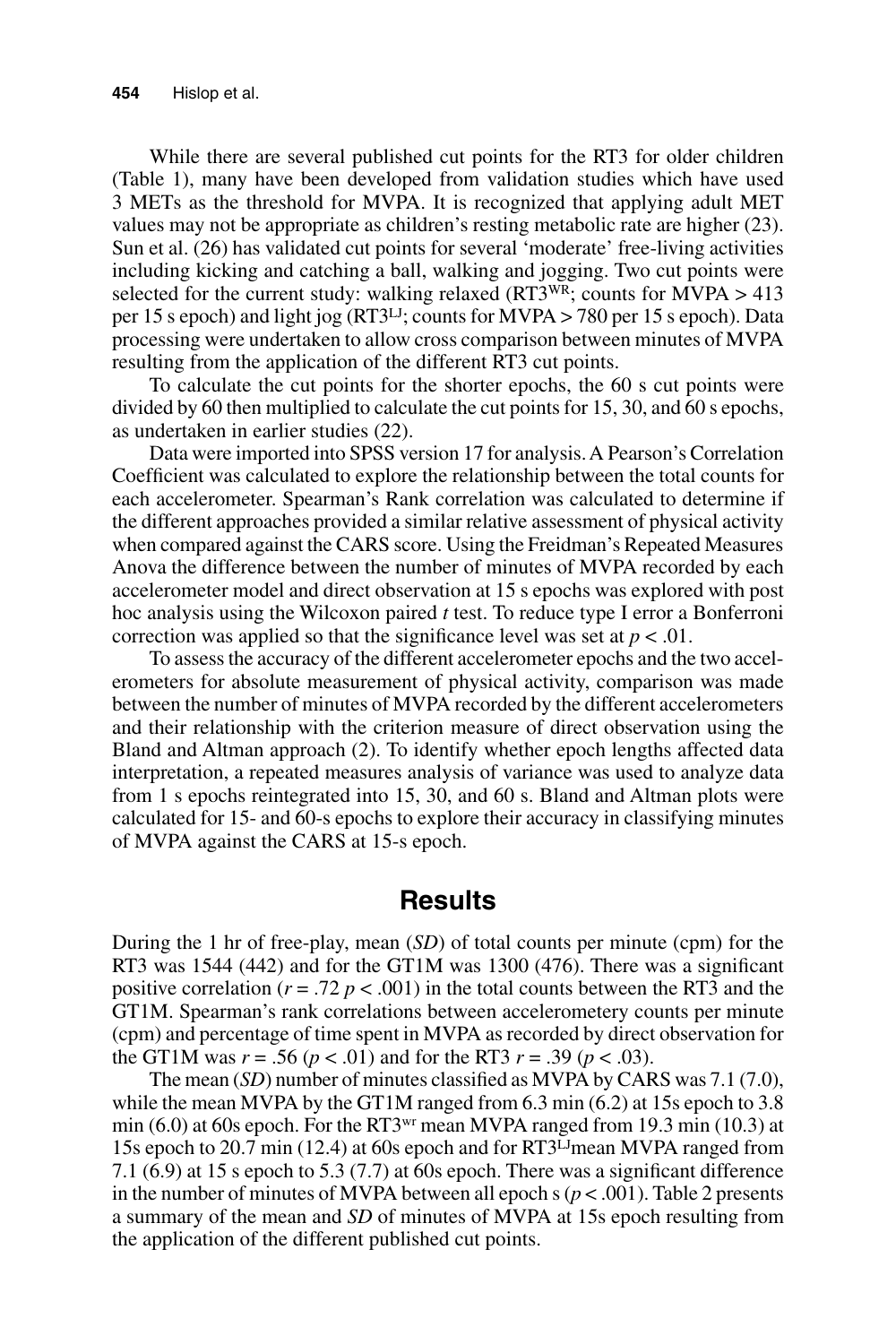| <b>Authors</b>               | <b>Accelerometer Model/</b><br><b>CARS</b> | <b>Minutes of MVPA Mean</b><br>(SD) |
|------------------------------|--------------------------------------------|-------------------------------------|
| Puhl et al. $(19)$           | <b>CARS</b>                                | 7.1(7.0)                            |
| Vanhelst et al. (30)         | RT3                                        | 30.3(13.1)                          |
| Rowlands et al. (24)         | RT3                                        | 29.9(13)                            |
| Sun et al. $(26)$            | RT3-WR                                     | 19.3(10.3)                          |
| Sun et al. $(26)$            | RT3-LJ                                     | 7.1(6.9)                            |
| Chu et al. $(4)$             | RT3                                        | 16.8(9.8)                           |
| Freedson et al. (10)         | Actigraph                                  | 32.0(12.4)                          |
| Pate et al. $(18)$           | Actigraph                                  | 15.8(9.1)                           |
| Evenson et al. (9)           | Actigraph                                  | 10.6(7.2)                           |
| van Cauwenberghe et al. (29) | Actigraph                                  | 10.3(7.2)                           |
| Sirard et al. (25)           | Actigraph                                  | 6.3(6.2)                            |
| Puyau et al. (20)            | Actigraph                                  | 5.3(4.4)                            |

**Table 2 Comparison of Minutes of Moderate-to-Vigorous Activity as Classified by Cut-Points.**

WR- walking relaxed; LJ- light jog; CARS - Children's Activity Routing Scale

Using the Friedman's Repeated Measures Anova there was a significant difference between the number of minutes of MVPA at 15-s epochs for the GT1M, RT3<sup>WR</sup>,RT3<sup>LJ</sup> and CARS score ( $p < .05$ ). Post hoc analysis with Bonferroni correction revealed that there was a non significant difference between the number of minutes classified as MVPA using GT1M and the CARS, the GT1M and the RT3<sup>LJ</sup>, and the RT3<sup>LJ</sup>and the CARS ( $p > .01$ ). There was however a significant difference between GT1M and RT3<sup>WR</sup> and between RT3<sup>WR</sup> and the CARS ( $p < .01$ ).

Bland and Altman plots were undertaken to explore the agreement between number of minutes of MVPA, between the CARS criterion measure at 15-s and the GT1M, the RT3<sup>LJ</sup>, the RT3<sup>WR</sup>. Plots of the 15-s and 60-s epochs are presented in Figure 1 together with the 95% limits of agreement. The mean difference between the number of minutes recorded by the GT1M and direct observation (CARS category 4 and 5) was 0.8 min at 15-s epoch and 3.2 min at 60-s epoch. The mean difference for the RT3<sup>WR</sup> was 12.2 min and 13.6 min, and for the RT3<sup>LJ</sup> 0 min and 1.7 min for the 15-s and 60-s epochs respectively.

## **Discussion**

The aims of the current study were to: compare the uniaxial and triaxial accelerometers to determine if triaxial accelerometers were more accurate in capturing physical activity levels of preschool children; and to examine the impact of epoch on accuracy of measurement of MVPA in preschool children. The study found no evidence that the triaxial RT3 accelerometer was more accurate than the uniaxial GT1M accelerometer and that shorter epochs were more accurate for absolute amount of MVPA.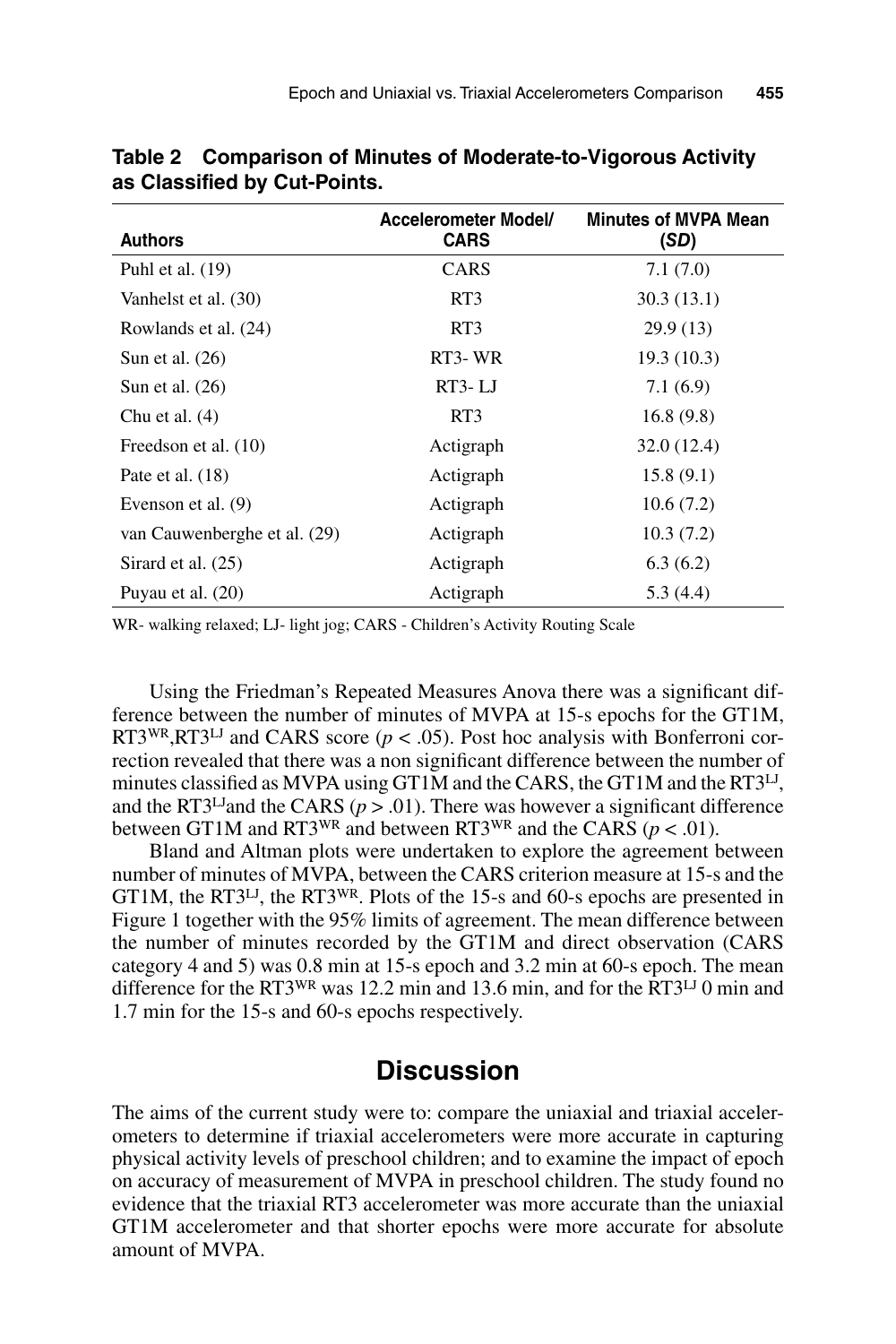

**Figure 1** — Bland-Altman plot of the minutes of moderate to vigorous activity (MVPA). A (i) Between CARS and GT1M at 15-s epoch; A(ii) at 60-s epoch. B (i) Between the CARS and RT3 WR at 15-s epoch; B (ii) at 60-s epoch. C (i) Between the CARS and RT3 LJ at 15-s epoch; C (ii)at 60-s epoch. CARS- Children's Activity Rating Scale; WR- Walking Relaxed; LJ- Light Jog. The lines indicate the mean difference and the 95% limits of agreement (LOA; ± 1.96 *SD*).

While there was a significant positive correlation between the accelerometry output between models  $(r = .72)$ , the Spearman's rank order correlation with percentage of time spent in MVPA as measured by the CARS was significant, but not strong for either accelerometer (GT1M  $r = .56$  and RT3  $r = .39$ ) suggesting possible limitations in the relative assessment of MVPA if raw accelerometer output is used.

The results of this study illustrate the problems which occur as a consequence of applying different cut points to the accelerometry data. The cut points for Actigraph accelerometers range from 368 cpm (10) which would result in 32 min (12.4) of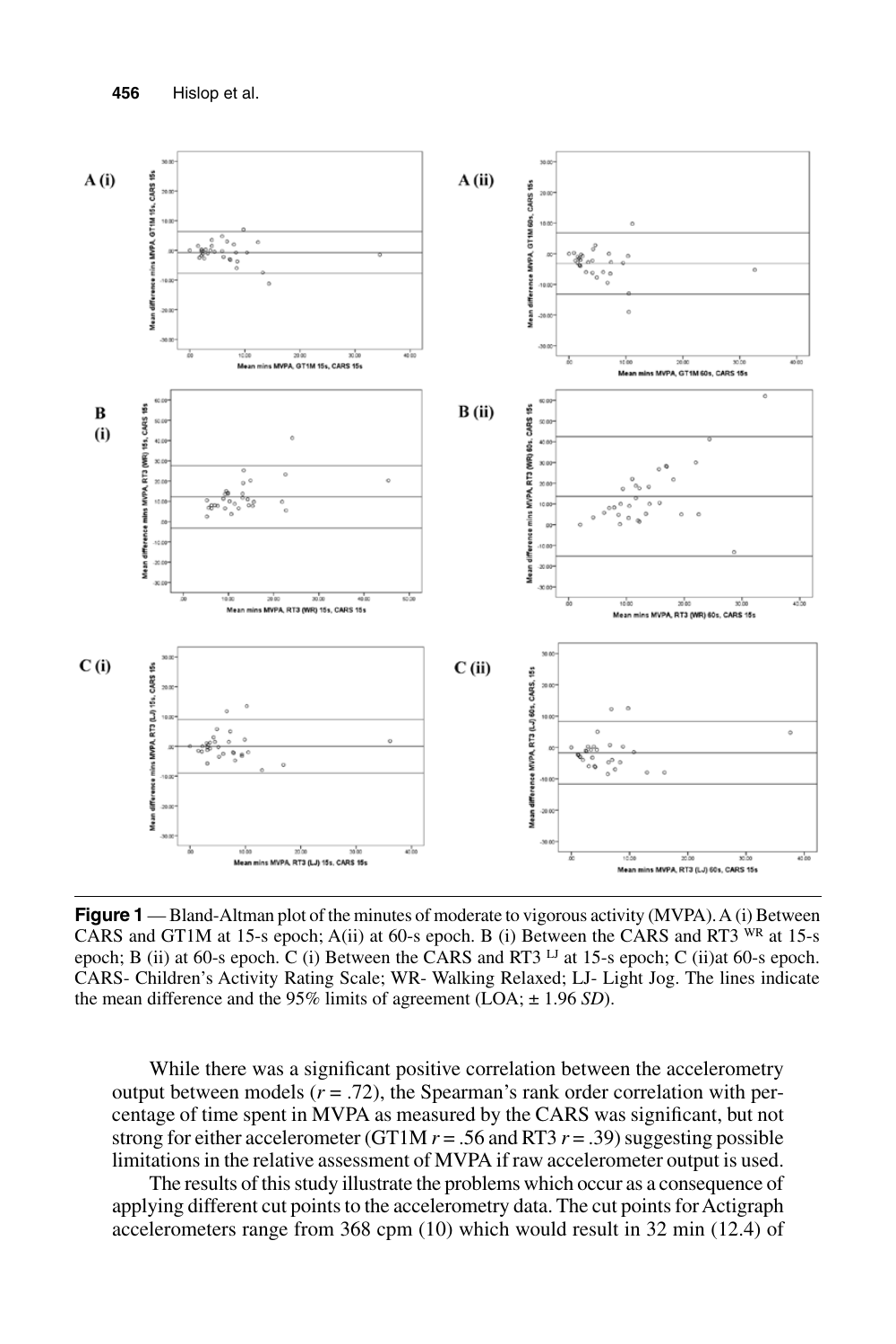MVPA in the one hour of free play direct observation as opposed to 3200 cpm (20) which would result in 5.3 min (4.4) of MVPA in the one hour of direct observation. The existence of different cut points has been attributed to their being developed from studies which have used different calibration methods, such as treadmill and free-living protocols, different criterion measures, such as (in)direct calorimetry and direct observation, and the use of 3 METs as the threshold for MVPA in children which may be too low (23). A limitation of this study is that many of the available cut points for the RT3 are based on a threshold of 3 METs, and range from 952 cpm  $(30)$  resulting in 30.3 min  $(13.1)$  of MVPA to 465 cpm  $(4)$  resulting in 16.8 min (9.8) MVPA. As Sun et al. (26) does not provide a definitive cut point for MVPA but lists 'moderate' activities and their respective cut points, a decision was made to select two of these 'moderate' activities. Other 'moderate' cut points were not evaluated and further studies are therefore required validate appropriate cut points for the RT3 for preschool children.

The RT3WR cut point appeared to overestimate number of minutes of MVPA in preschool children (mean 19.3 min at 15 s epoch) when compared against direct observation (7.1 min at 15 s epochs). The RT3LJ however was more accurate (mean 7.1 at 15 s epoch). This may simply be a reflection of the discrepancy between validation studies as to what is classified as 'moderate' activity. The CARS criterion measure codes slow walking as a 'light' activity (a CARS score of 3; 19). Similarly in the study by van Cauwenberghe (29) they defined 'moderate' activity as being a CARS score of greater than 3.1, which would result in slow walking being classified as a 'moderate' activity, and in the original development of CARS by Puhl et al. (19) this corresponded to an energy expenditure of less than three times individual children's resting metabolic rate. In the current study only those coded as 4 and greater would be classified as 'moderate' activity, for example fast walking. This may go someway to explain why differences between cut points exist.

The findings suggest that there was a significant epoch effect with longer epochs resulting in significantly fewer minutes being classified as MVPA. The difference of 2.5 min of MVPA for the GT1M, 1.7 min for the RT3 LJ and 1.45 min for RT3 WR, between the 15 and 60 s epochs, when cumulated over a day, could result in a large difference in daily MVPA. The Bland and Altman plots provide a visual illustration of the greater mean differences and the wider limits of agreement present at 60 s epoch for both accelerometers. The epoch effect resulting in a potentially large difference in time spent in MVPA is in agreement with previous studies which have investigated epoch effect in preschool children (28). It is possible that coding the CARS over a 60 s period would also have a 'smoothing' effect on the data but this was not explored in the current study.

The current study made use of the GT1M accelerometer which is a more recent Actigraph accelerometer model than the MTI-7164 from which the Puyau et al. (20) cut points were developed and validated. While similar to the older models from Actigraph, as it measures vertical acceleration, the GT1M differs as it employs a Micro-Electronical Mechanical System (MEMS) system to detect acceleration as opposed to the cantilever beam sensor used in earlier models (12). While some papers have found good cross-validation between this model in a laboratory setting  $(12,14)$  other studies state that the GT1M may be underestimating levels of activity suggesting an application of a correction factor (6). Although not presented in the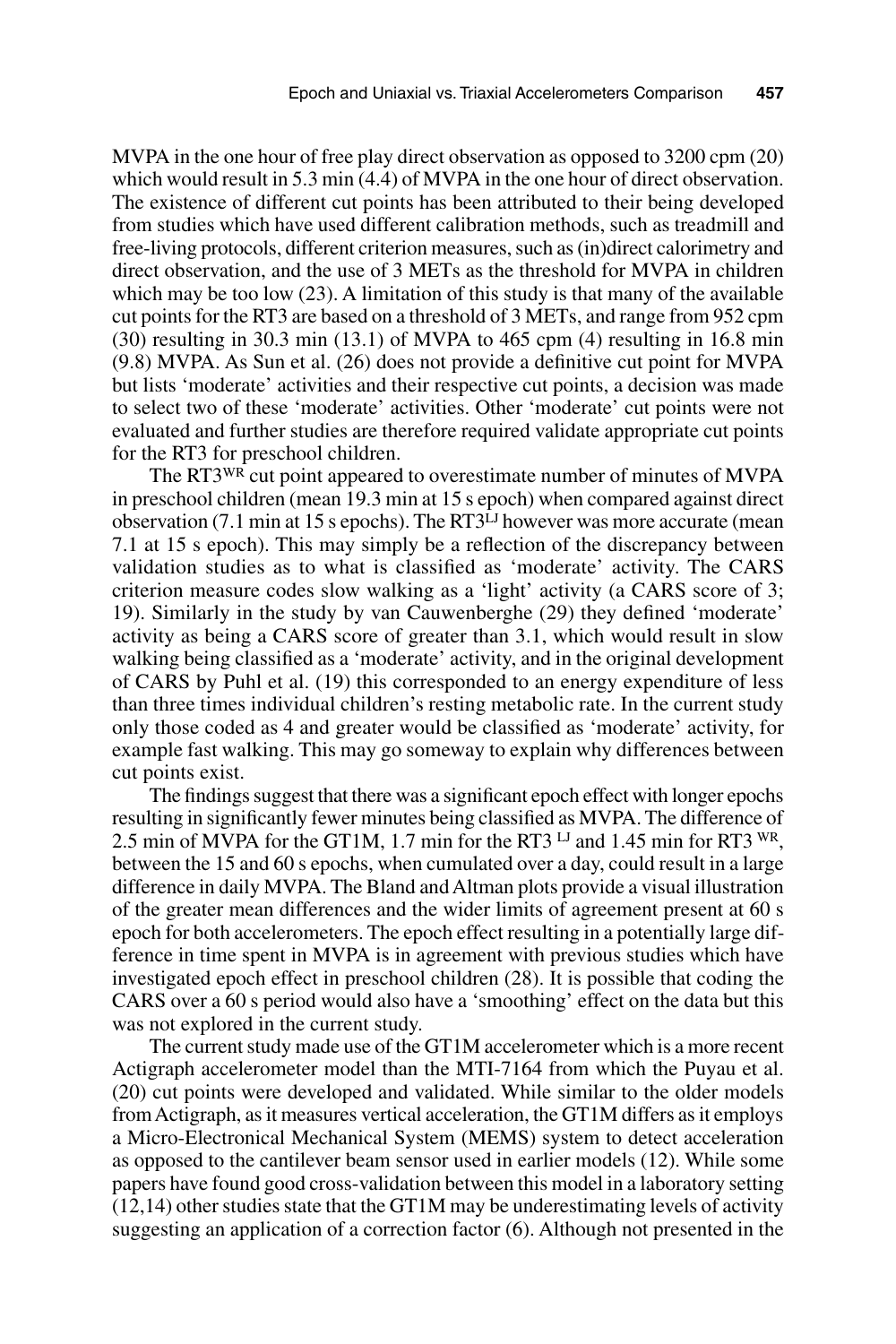results of this study, it is noted from post hoc analysis that the application of the 9% correction factor to the GT1M data at 15 s epochs would result in bias (*SD*) of 0.2 min (3.6), slightly less than the 0.7 min presented for the uncorrected data. This could suggest that the correction to GT1M output recommended by Corder et al. (6) might improve the accuracy of GT1M measurement of MVPA, at least in young children.

The present study suggests that the GT1M may have good absolute validity when compared against the CARS criterion measure, with a small bias indicating accuracy particularly for group assessments of MVPA. However, for assessments of individual levels of MVPA the current study is slightly less supportive of absolute accuracy given the large limits of agreement (-7.7–6.3 min) between CARS and GT1M measures at 15-s epoch. The mean minutes of approximately 7 min of MVPA recorded over the 1 hr free-play session in the current study might seem relatively low, but if sustained over the whole day this would lead to accumulation of > 1 hr of MVPA per day, and in fact the levels of MVPA in the current study are higher than those observed in most previous nursery-based studies (21). It should be noted that the usefulness of MVPA has been questioned as a concept for the preschool age-group for example, the recent Australian Government's Department of Health and Aging guidance on physical activity for early years emphasizes total volume of physical activity and does not recommend amounts of MVPA (1).

## **Conclusion**

In conclusion, the current study suggests that there is no advantage of using a triaxial accelerometer over a uniaxial accelerometer in preschool children, for assessment of either relative or absolute amounts of physical activity. The findings also suggest that shorter accelerometer epochs result in a smaller bias relative to direct observation. Previous studies have shown that choice of epoch can determine the estimated amount of MVPA, but no previous study has determined which epochs are more accurate relative to a criterion method.

#### **Acknowledgments**

We thank the children, parents and the nurseries for their participation and Robert Gardner for assistance with developing the bespoke Excel programme for data processing. Funding to carry out this study was provided by the Chartered Society of Physiotherapy's Physiotherapy Research Foundation Grant.

## **References**

- 1. Australian Government Department of Health and Ageing. Australian Physical Activity Recommendations for Children aged 0-5 years. Australia: Australian Government Department of Health and Ageing; 2009.
- 2. Bland, J.M., and D.G. Altman. Statistical Methods for Assessing Agreement Between Two Methods of Clinical Measurement. *Lancet.* 8476:307–310, 1986. [PubMed](http://www.ncbi.nlm.nih.gov/entrez/query.fcgi?cmd=Retrieve&db=PubMed&list_uids=2868172&dopt=Abstract) [doi:10.1016/S0140-6736\(86\)90837-8](http://dx.doi.org/10.1016/S0140-6736(86)90837-8)
- 3. Bornstein, D.B., M.W. Beets, W. Byun, and K. McIver. Accelerometer-derived physical activity levels of preschoolers: A meta-analysis. *J. Sci. Med. Sport.* 14:504–511, 2011. [PubMed](http://www.ncbi.nlm.nih.gov/entrez/query.fcgi?cmd=Retrieve&db=PubMed&list_uids=21684809&dopt=Abstract) [doi:10.1016/j.jsams.2011.05.007](http://dx.doi.org/10.1016/j.jsams.2011.05.007)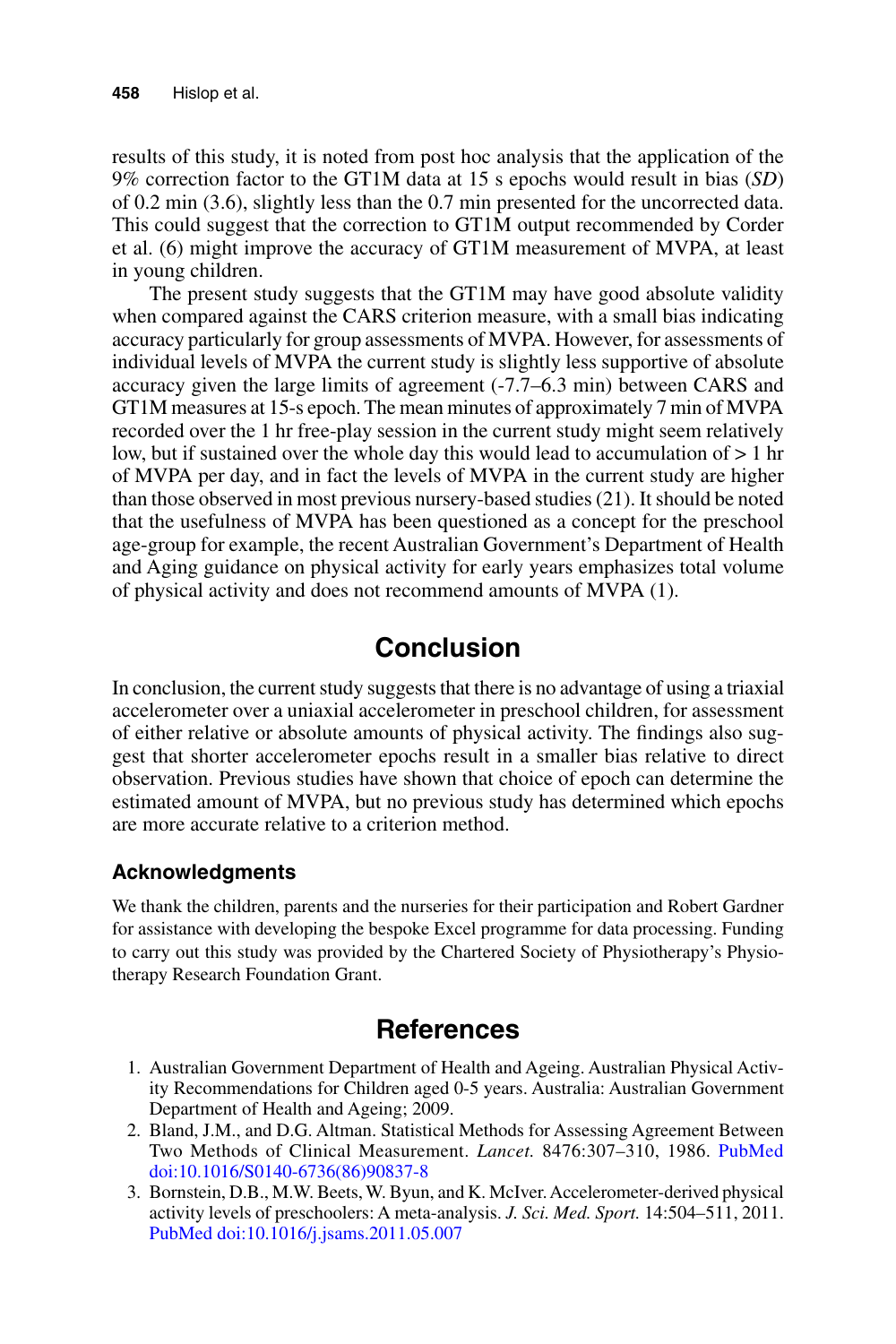- 4. Chu, E.Y., A.M. McManus, and C.C. Yu. Calibration of the RT3 accelerometer for ambulation and nonambulation in children. *Med. Sci. Sports Exerc.* 39:2085–2091, 2007[. PubMed](http://www.ncbi.nlm.nih.gov/entrez/query.fcgi?cmd=Retrieve&db=PubMed&list_uids=17986919&dopt=Abstract) [doi:10.1249/mss.0b013e318148436c](http://dx.doi.org/10.1249/mss.0b013e318148436c)
- 5. Cliff, D.P., J.J. Reilly, and A.D. Okely. Methodological considerations in using accelerometers to assess habitual physical activity in children aged 0-5 years. *J. Sci. Med. Sport.* 12:557–567, 2009. [PubMed](http://www.ncbi.nlm.nih.gov/entrez/query.fcgi?cmd=Retrieve&db=PubMed&list_uids=19147404&dopt=Abstract) [doi:10.1016/j.jsams.2008.10.008](http://dx.doi.org/10.1016/j.jsams.2008.10.008)
- 6. Corder, K., S. Brage, A. Ramachandran, C. Snehalatha, N. Wareham, and U. Ekelund. Comparison of two Actigraph models for assessing free-living physical activity in Indian adolescents. *J Sports Sci.* 25:1607–1611, 2007. [PubMed](http://www.ncbi.nlm.nih.gov/entrez/query.fcgi?cmd=Retrieve&db=PubMed&list_uids=17852668&dopt=Abstract) [doi:10.1080/02640410701283841](http://dx.doi.org/10.1080/02640410701283841)
- 7. Dorsey, K., J. Herrin, H. Krumholz, and M. Irwin. The Utility of Shorter Epochs in Direct Motion Monitoring. *Res. Q. Exerc. Sport.* 80:460–468, 2009[. PubMed](http://www.ncbi.nlm.nih.gov/entrez/query.fcgi?cmd=Retrieve&db=PubMed&list_uids=19791632&dopt=Abstract) [doi:10.](http://dx.doi.org/10.5641/027013609X13088500159200) [5641/027013609X13088500159200](http://dx.doi.org/10.5641/027013609X13088500159200)
- 8. Edwardson, C.L., and T. Gorely. Epoch Length and Its Effect on Physical Activity Intensity. *Med. Sci. Sports Exerc.* 42:928–934, 2010[. PubMed](http://www.ncbi.nlm.nih.gov/entrez/query.fcgi?cmd=Retrieve&db=PubMed&list_uids=19996997&dopt=Abstract) [doi:10.1249/](http://dx.doi.org/10.1249/MSS.0b013e3181c301f5) [MSS.0b013e3181c301f5](http://dx.doi.org/10.1249/MSS.0b013e3181c301f5)
- 9. Evenson, K.R., D.J. Catellier, K. Gill, K.S. Ondrak, and R.G. McMurray. Calibration of two objective measures of physical activity for children. *J Sports Sci.* 26:1557–1565, 2008[. PubMed](http://www.ncbi.nlm.nih.gov/entrez/query.fcgi?cmd=Retrieve&db=PubMed&list_uids=18949660&dopt=Abstract)
- 10. Freedson, P., D. Pober, and K.F. Janz. Calibration of accelerometer output for children. *Med. Sci. Sports Exerc.* 37:S523–S530, 2005. [PubMed](http://www.ncbi.nlm.nih.gov/entrez/query.fcgi?cmd=Retrieve&db=PubMed&list_uids=16294115&dopt=Abstract) [doi:10.1249/01.](http://dx.doi.org/10.1249/01.mss.0000185658.28284.ba) [mss.0000185658.28284.ba](http://dx.doi.org/10.1249/01.mss.0000185658.28284.ba)
- 11. Guinhouya, C.B., H. Hubert, S. Soubrier, C. Vilhelm, M. Lemdani, and A. Durocher. Moderate-to-vigorous physical activity among children: discrepancies in accelerometrybased cut-off points. *Obesity (Silver Spring).* 14:774–777, 2006. [PubMed](http://www.ncbi.nlm.nih.gov/entrez/query.fcgi?cmd=Retrieve&db=PubMed&list_uids=16855185&dopt=Abstract) [doi:10.1038/](http://dx.doi.org/10.1038/oby.2006.89) [oby.2006.89](http://dx.doi.org/10.1038/oby.2006.89)
- 12. John, D., B. Tyo, and D.R. Bassett. Comparison of Four ActiGraph Accelerometers during Walking and Running. *Med. Sci. Sports Exerc.* 42:368–374, 2010. [PubMed](http://www.ncbi.nlm.nih.gov/entrez/query.fcgi?cmd=Retrieve&db=PubMed&list_uids=19927022&dopt=Abstract)
- 13. Kelly, L.A., J.J. Reilly, S.C. Fairweather, S. Barrie, S. Grant, and J.Y. Paton. Comparison of two accelerometers for assessment of physical activity in preschool children. *Pediatr. Exerc. Sci.* 16:324–333, 2004.
- 14. Kozey, S.L., J.W. Staudenmayer, R.P. Troiano, and P.S. Freedson. Comparision of the ActiGraph 7164 and the Actigraph GT1M during self-paced Locomotion. *Med. Sci. Sports Exerc.* 42:971–976, 2010[. PubMed](http://www.ncbi.nlm.nih.gov/entrez/query.fcgi?cmd=Retrieve&db=PubMed&list_uids=19997000&dopt=Abstract) [doi:10.1249/MSS.0b013e3181c29e90](http://dx.doi.org/10.1249/MSS.0b013e3181c29e90)
- 15. Nilsson, A., U. Ekelund, A. Yngve, and M. Sjöström. Assessing Physical Activity Among Children With Accelerometers Using Different Time Sampling Intervals and Placements. *Pediatr. Exerc. Sci.* 14:87–96, 2002.
- 16. Oliver, M., G.M. Schofield, and G.S. Kolt. Physical Activity in Preschoolers. Understanding Prevalence and Measurement Issues. *Sports Med.* 37:1045–1070, 2007. [PubMed](http://www.ncbi.nlm.nih.gov/entrez/query.fcgi?cmd=Retrieve&db=PubMed&list_uids=18027993&dopt=Abstract) [doi:10.2165/00007256-200737120-00004](http://dx.doi.org/10.2165/00007256-200737120-00004)
- 17. Ott, A.E., R.R. Pate, S.G. Trost, D.S. Ward, and R. Saunders. The use of uniaxial and triaxial accelerometers to measure children's "free-play" physical activity. *Pediatr. Exerc. Sci.* 12:360–370, 2000.
- 18. Pate, R.R., M.J. Almeida, K.L. McIver, K.A. Pfeiffer, and M. Dowda. Validation and Calibration of an Accelerometer in Preschool Children. *Obesity (Silver Spring).* 14:2000–2006, 2006. [PubMed](http://www.ncbi.nlm.nih.gov/entrez/query.fcgi?cmd=Retrieve&db=PubMed&list_uids=17135617&dopt=Abstract) [doi:10.1038/oby.2006.234](http://dx.doi.org/10.1038/oby.2006.234)
- 19. Puhl, J., K. Greaves, M. Hoyt, and T. Baranowski. Children's Activity Rating Scale (CARS): description and calibration. *Res. Q. Exerc. Sport.* 61:26–36, 1990[. PubMed](http://www.ncbi.nlm.nih.gov/entrez/query.fcgi?cmd=Retrieve&db=PubMed&list_uids=2091164&dopt=Abstract)
- 20. Puyau, M.R., A.L. Adolph, F.A. Vohra, and N.F. Butte. Validation and calibration of physical activity monitors in children. *Obes. Res.* 10:150–157, 2002. [PubMed](http://www.ncbi.nlm.nih.gov/entrez/query.fcgi?cmd=Retrieve&db=PubMed&list_uids=11886937&dopt=Abstract) [doi:10.1038/oby.2002.24](http://dx.doi.org/10.1038/oby.2002.24)
- 21. Reilly, J.J. Low Levels of Objectively Measured Physical Activity in Preschoolers in Child Care. *Med. Sci. Sports Exerc.* 42:502–507, 2010. [PubMed](http://www.ncbi.nlm.nih.gov/entrez/query.fcgi?cmd=Retrieve&db=PubMed&list_uids=20068499&dopt=Abstract)